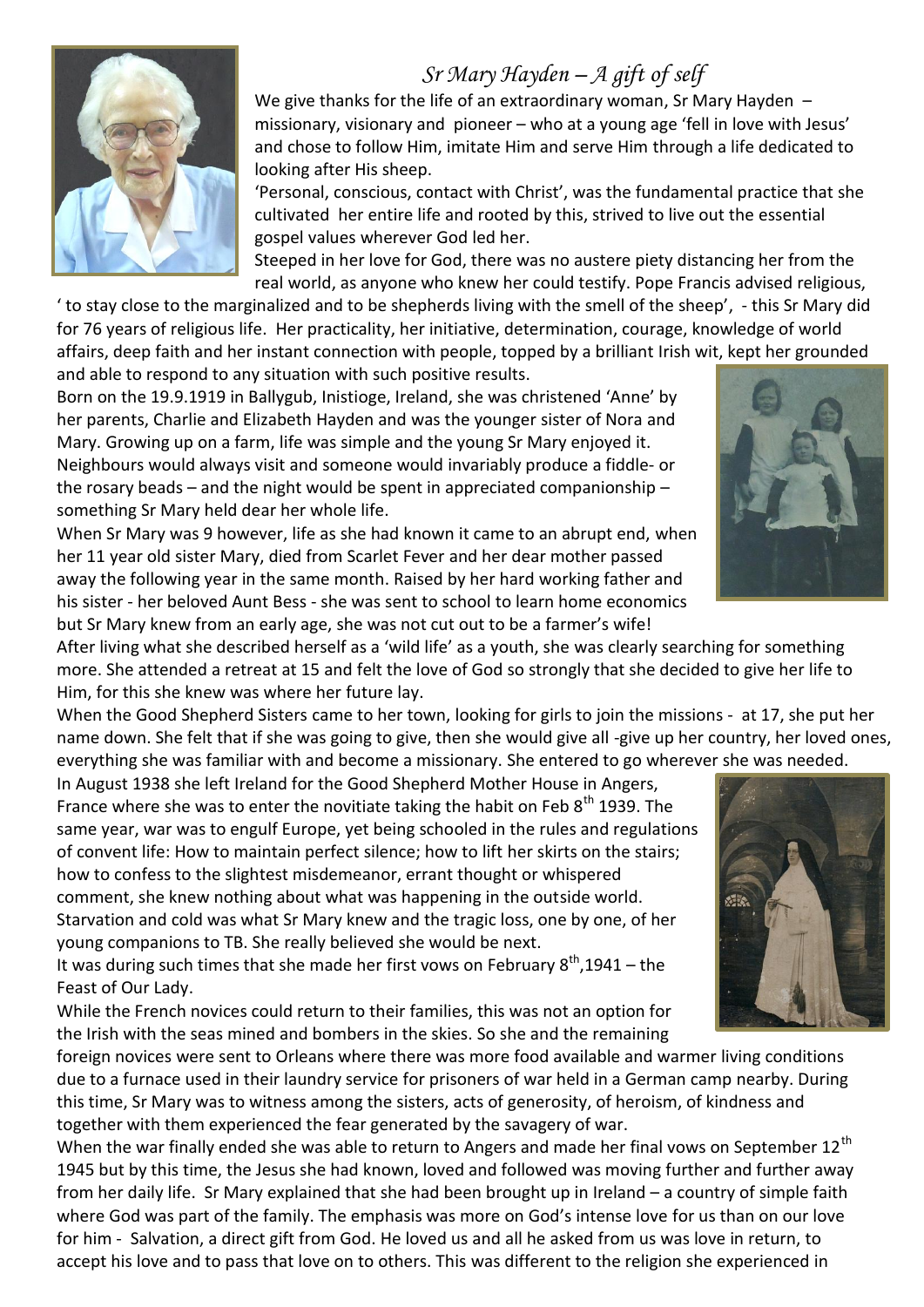France, where the emphasis was not so much on being loved by Jesus but on keeping multiple rules and regulations to please him and gain merit.

Sr Mary was experiencing what she said St Therese of Liseux so aptly described as, 'a long and solitary walk' or 'the dark night of the soul' - a trial that despite outward appearances, was to last 15 years. Sr Mary was granted a month to return to Ireland to see her father and sister, before setting forth on a cargo boat for her first mission in Sri Lanka.

There she discovered she had a distant cousin, Sr Charles, who on meeting a quietly weeping Sr Mary for the first time, took her firmly by the hand, marched her over to a picture of Mother Foundress on the wall, and told her that if she was coming to be a missionary, then she had to start by drying her tears!

Sr Mary had to complete her studies under the British system to receive a certificate qualifying her for a teaching position. She excelled in languages – apart from her native Gaelic – but some misinformed soul suggested she take the fine arts class. While Sr Mary excelled in many things, drawing was not one of them and she was soon reassigned new work.

There in Kohtahena, the sisters ran a social institution for women and children with 600 to 700 people altogether. Sr Mary enjoyed her new work – looking after the orphanage and provided with an old car – a Housten – was sent as driver, on multiple social welfare related missions – mostly women in labour who needed to make a quick dash to the hospital, invariably in the early hours of the morning.

Life was 'normal' in Sri Lanka and Sr Mary loved every bit of it. However, at the end of the twelfth year, she was summoned to the Superior's Office. Life was about to change and Sr Mary's pioneering life about to begin, though, at 38, she felt she was 'too old'.

In 1957 she again boarded an old cargo boat, this time bound for Singapore to meet Sr Dymphna (Margaret) Brady who was commisioned, with Sr Mary to bring Good Shepherd to Vietnam. Little did she know but another war awaited her.

Their presence had been requested by President [Ngo Dinh Diem,](https://en.wikipedia.org/wiki/Ngo_Dinh_Diem) who wanted to find a place for the many young women on the streets. He contacted the Good Shepherd Sisters Mother House and as he wanted neither French or American missionaries, the choice fell on Ireland. Two Irish Sisters couldn't do much damage to anybody – or so it was thought! Sr Margaret tightly adhered to every rule, perhaps 'chalk' to Sr Mary's 'cheese' but through many long and difficult years, Sr Mary found her to be the most solid and persevering companion.

After two months of being isolated in a Vietnamese convent belonging to another congregation, it was time to fulfill the mission they had been sent for. 130 kms south of the capital, in the town of Vinhlong where the President's brother served as Bishop, the sisters opened the first house on April 24<sup>th</sup> 1958. Sr Joan was to join them, along with Sisters Mercy, Anne Furlong, Ursula, Brigitte, Patricia Driscoll, and Sr Fidelma . Sr Mary often spoke of the richness of community life experienced in Vietnam, as selfless devotion to the girls and women in their care and a shared trust in God through adverse situations, brought the sisters close to one another.



They were tireless in their efforts to provide for their 'charges', who were extremely hostile at the outset. They decided to begin by teaching them sewing and just as Sr Mary knew nothing about drawing, she knew even less about sewing! Still, not to be daunted and ever responsive to need, Sr Mary, made it happen.

From the first 20 girls, the numbers rose and by the end of the year, 75 were in their care. A year later, 135 and four years later, 434 girls had passed through the centre. Finding work was important and so skills training was given in sewing, a school opened for the younger children and a mother and baby home in 1967. The arrival of the American Forces in 1963 and the building of their base and airstrip, on the perimeter of the convent put the sisters and girls in grave danger, with the convent the perfect spring board for attacks on the base. Yet a mutually beneficial relationship was built with the sisters who started a paying service laundering the officer's uniforms and in return, the soldiers who dropped in for home cooking, conversation, a blessing and an Irish coffee, felt some normalcy a long way from home.

Sr Mary remembers her first meeting with Captain Robin Miller who said laughing, "What did you do wrong to get sent to a place like this?" Robin and his crew, went on to save the lives of 8 sisters and 200 girls and women during the Tet offensive of 1968, as he made 16 trips in his helicopter to fly them to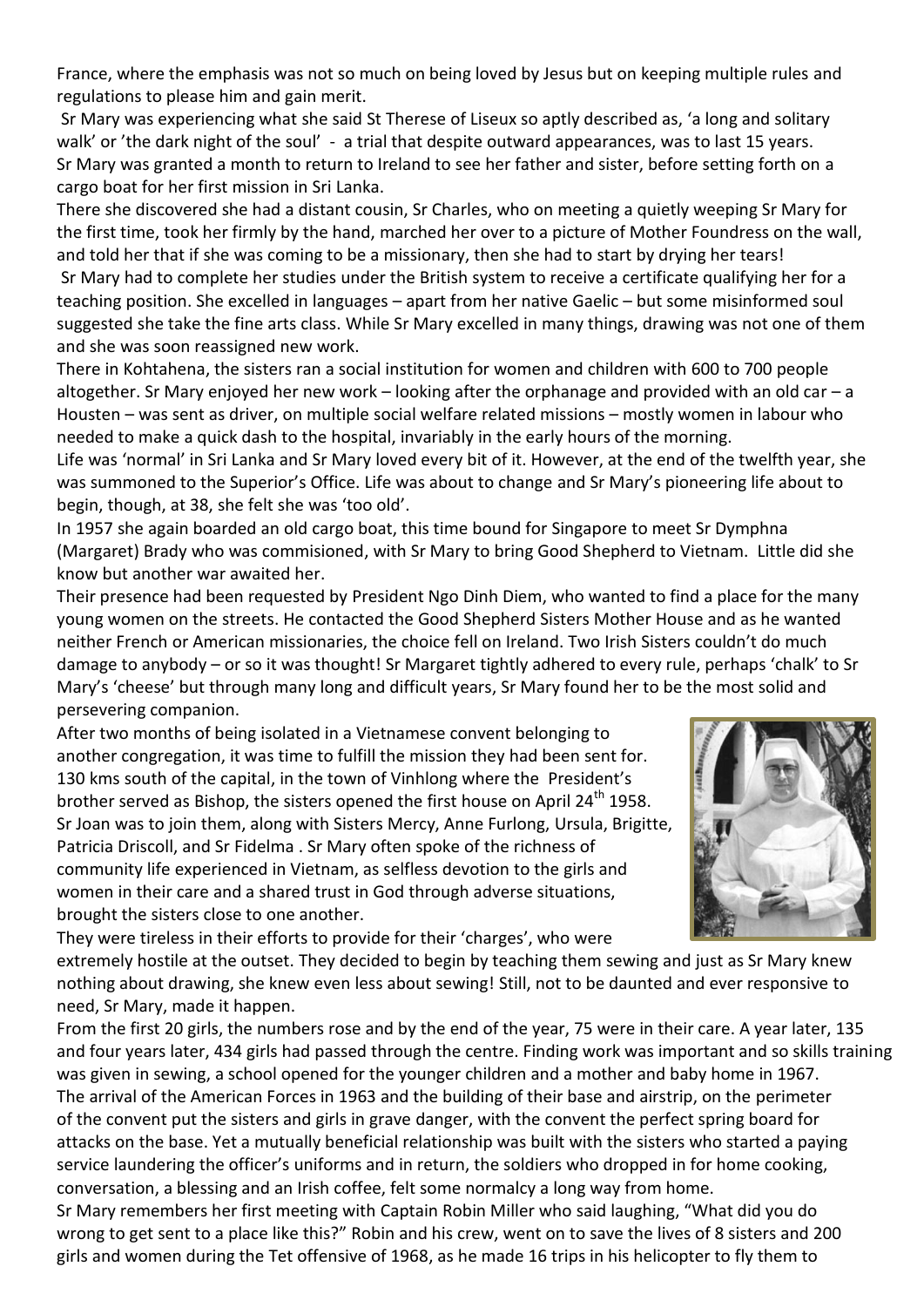safety. Robin gave Sr Mary another 50 years of life, for which she was and we are, forever grateful.(They were to reconnect in 2008.)

The convent and its outbuildings were badly damaged at the time but no lives had been lost, so the sisters set about repairing the damage, salvaging what they could from the ruins and resumed their lives, though now in the shadow of war and with the fear of further attacks. They frequented their bunkers and took in whole families left homeless when their village homes were destroyed. Yet the mission continued despite all obstacles and people continued to find help.

In 1970 a second house and centre opened in Saigon to provide vocational training for war widows and refugee girls. A clinic was set up to help undernourished mothers and babies and when in 1973 at the peak of the war Sr Mary was chosen as Provincial Superior, responsible for the countries of Vietnam, Burma, Thailand, Indonesia, Malaysia and Singapore, she relocated to Saigon.

By April 1975, Operation Babylift had had begun, transporting thousands of orphans to the States but on April 4<sup>th</sup>, tragedy struck with the crash of a Galaxy transport plane and Sr Ursula, who was accompanying the babies was among the 138 children and carers killed. Sr Mary was to say at the time: "Sister's tragic death deepened, in many ways, the sorrow felt by our Sisters, who spent seventeen years in South Vietnam and witnessed over the past years, the agony of the heroic Vietnamese people".

It was obvious that the communist takeover of South Vietnam was imminent and foreigners were advised to leave the country yet Sr Mary dearly wished to remain to help in any way she could. She worked day and night to procure exit papers for the families of the Vietnamese Sisters and other close friends who would be in grave danger under North Vietnamese rule. Within days she had secured papers for 94 Vietnamese. Finally, advised that her presence would endanger rather than assist those dear to her, she reluctantly approached the American Embassy with Sr Mercy – her only Good Shepherd companion still left in the country. Gates closed, they contemplated with dread a 15 foot wall and when spotted by their friend Ilse Ewald, found themselves being hoisted to the top by marines.

From that moment on, Sr Mary was to understand the plight of refugees, as she and Sr Mercy were airlifted

to an aircraft carrier and eventually made their way to a merchant ship taking them and over 6,100 other evacuees to the U.S. Naval Base at Subic Bay. . They were treated no differently from the other passengers, endured indignities and lost hope. From Subic Bay they were airlifted to Guam, where miraculously, they met up with Sr Fidelma and a young woman, Simone, who had left hurriedly from an airbase before it was bombed. Simone, was Sr Mary's right hand in Vinhlong and loyal friend to this day. Sr Mary, like the congregation's foundress, St Mary Euphrasia, embraced partnership for mission, working closely with the laity and developing deep and loyal friendships her whole life.



From Guam, Sr Mary visited Rome briefly with Sr Mercy and then on to visit the houses in Asia where they had sisters – Singapore, Malaysia, Burma, Thailand and Indonesia. Her visit was to reassure them that she was still alive, though she had been replaced as provincial by that time.

It was important that a place be found for the Vietnamese sisters who were in exile and many possibilities were explored. It was Macau that welcomed them finally and she spent a year surveying the needs and starting a house of Good Shepherd.

She was finally granted permission to take a much needed rest and to spend a year in a Jesuit Retreat Centre in Denver and was happy that Sr Louise Horgan was to join her. Under the supportive direction of Fr Bourke, she had time to reflect and at the end of the course during a 30 day retreat, found the great peace and serenity and former closeness to the Lord and the love she had felt in her youth. A light had come through the darkness. When she left the retreat house, her dream was to join a house of prayer – to be a contemplative – and so she journeyed to the Provincialate in Hong Kong to ask permission. But thankfully for all of us, God again, had other plans!

She was instead, made Superior in Bangkok where the sisters were working with the women coming from the poorest slums. Most of the women living in this squalor came originally from the north or northeast of the country, so in order to prevent migration to the cities of the young people who had no preparation for such a life, the sisters began thinking about ways to reach the women before they left their villages.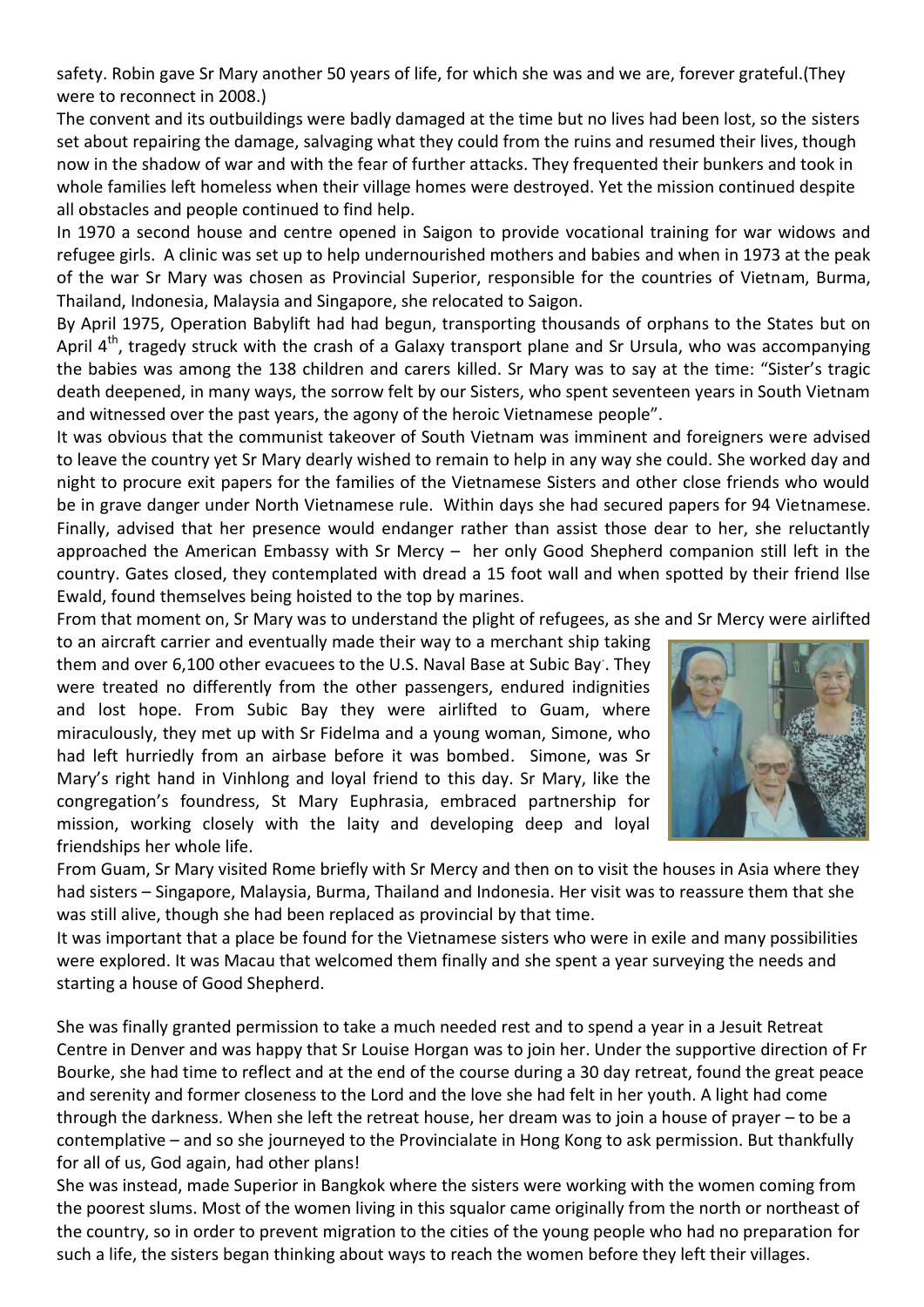With continuous flooding in the Bangkok compound, Sr Mary once again put on her hard hat and started constructing more permanent buildings. She ended her term as Superior after four years. On Bishop George Phimpisan's invitation, Sr Mary, Sr Margaret and Sr Joan - all Vietnam veterans - and joined by Sr Pranee who was a junior sister at the time, started the community in Nong Khai. Sr Mary was a

pioneer once again at 60 years of age. With 45,000 people in the border camps, the sisters worked with Catholic Relief Services, to respond to the needs. She was secretary at the time, to Khun Suvan Boonthae who took credit for teaching Sr Mary 'how to write a letter' and she reconnected with her good friend Msgr Bob Charlebois who had assisted the sisters when in Vietnam. As the camp finally disbanded, they moved into the local villages and a new mission was begun. Day Care Centres were started, wells dug and women shown how to utilize their weaving skills to help their families. The projects grew and diversified in response to newly identified needs and the numbers assisted increased.



During this time, Sr Mary made three trips back to Vietnam, paving the way for Good Shepherd to return. Today, the mission is flourishing there once again thanks to the seeds she had sown and the 'battles' she had fought.

Sr Mary was to remain in Nong Khai for 37 years writing projects, contacting benefactors, welcoming visitors, planning, constructing and 'dreaming big' in response to the ever changing needs. When illness and age finally restricted her active presence in the field, she continued to support, encourage and accompany the sisters and dedicated mission partners, so that the needs of the poor were met. She was known affectionately as 'Khun Mare' (mother) and provided solace to all in the projects who she continued to visit as long as possible until, over the past year and a half, they in turn would visit her. Her last 'trip' to a project was in June 2016, when she cut the



ribbon to open our new Life Centre in the Garden of Friendship, a building whose foundations she had blessed six months earlier.



On the day before Sr Mary died, she told us that she felt – 'someone had opened a door' – a door that was

'no longer locked'. She did not elaborate but we believed God was calling her home. That evening she sang audibly, the Magnificat and then requested time alone with God to 'make her peace'. On a chart on the wall, we had been crossing off the days until Fr Shea – her confessor and friend - was to return from the United States. She was clearly holding on and speaking to Fr Shea on the phone that night, having crossed off the last day, gave her great consolation. The following morning, with Fr Shea due to arrive for 9:30 mass, we sat with her from early morning. As we prayed by her side, the Canticle of Creation – praising God for Sr Mary's beloved beasts 'wild and tame' - at 8:20, she took her last breath.